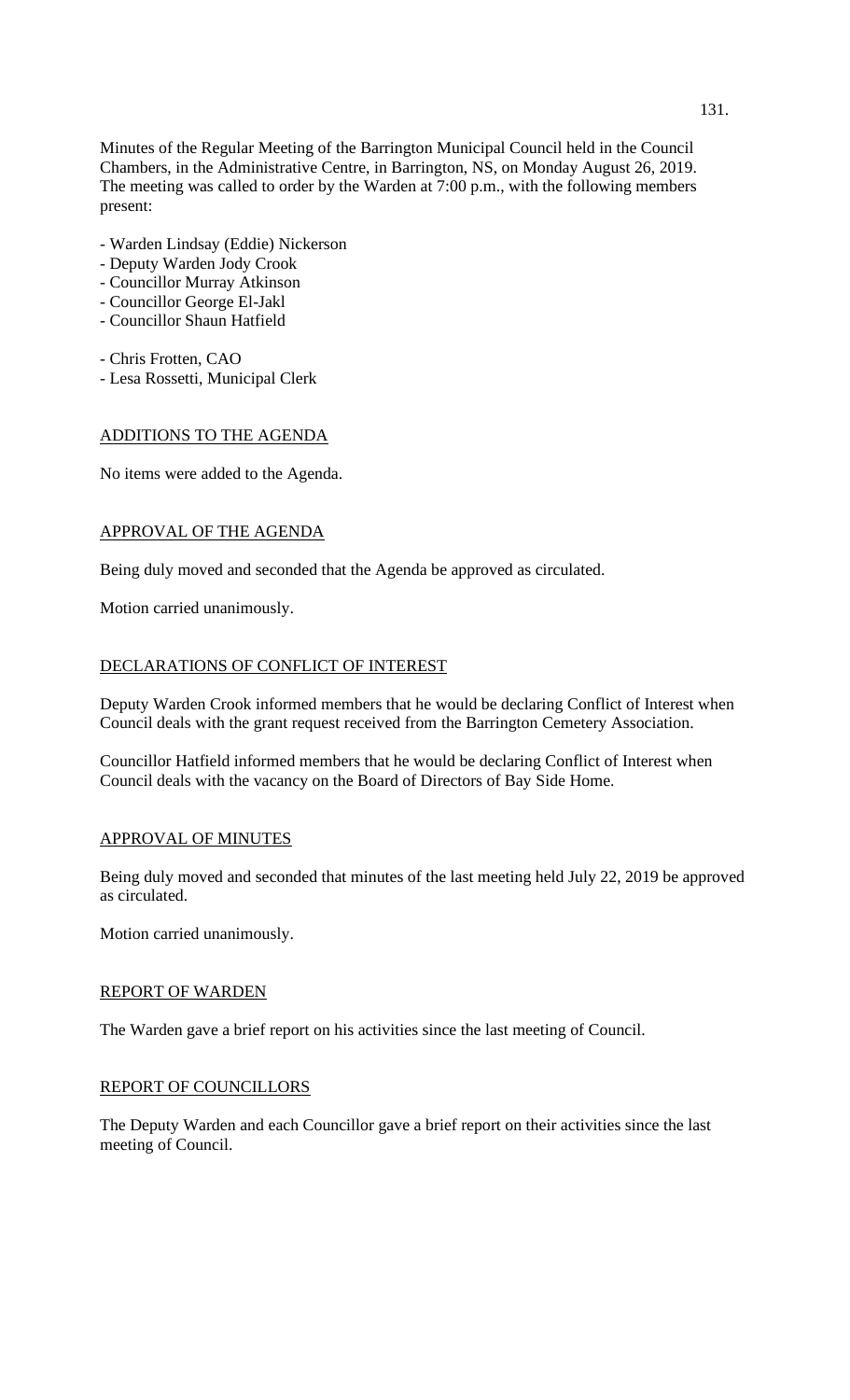## REPORT FROM COMMITTEE OF THE WHOLE COUNCIL

Councillor Atkinson reported on recommendations from the Committee of the Whole Council.

## Tender – SUV for Building Inspection Department

## Resolution C190801

Being duly moved and seconded that the lowest tender submitted by Murray GM in the amount of \$24,114.00 plus hst, for the purchase of a 2019 Chevy Trax AWD, be accepted.

Motion carried unanimously.

# Tender – North East Point Boardwalk

Being duly moved and seconded that the tender received from Garian Construction in the amount of \$57,270.00 plus hst for the replacement of the wood portion of the 825 foot McGray Avenue Boardwalk, having met all tender specifications, be accepted.

It was reported that a letter has been received from Gardiner Allen Excavation Limited requesting that the tender be awarded to them as recommended by staff, as there is only a 2% difference between their tender amount and the tender of Garian Construction.

Much discussion took place regarding local preference and practice used to obtain estimates for budgetary purposes.

The above topic was put on hold to deal with the Variance Appeal scheduled for 7:30 p.m.

## Public Hearing - K & N Fisheries Limited Variance Appeal

It was reported that  $K & N$  Fisheries Limited has appealed the decision of the Development Officer not to grant a variance for their property located in Port LaTour identified as Assessment Account Number 02291177. K & N Fisheries would like to build a 65 ft. by 60 ft. addition to their existing tank house bringing the building within 6 feet of the rear property line, instead of the required 25 foot setback. The property to the rear is owned by the Federal Government and in the Development Officer's opinion is undevelopable.

All property owners located within 30 meters of the property in question have been given notice of the public hearing being held this evening. No written or oral presentation were received.

## Resolution C190802

Being duly moved and seconded that the appeal filed by K & N Fisheries Limited to construct an addition to their tank house of 65 feet by 60 feet bringing the building within 6 feet of the rear property boundary line be approved as requested.

Motion carried unanimously.

## Continuation of Tender – North East Point Boardwalk

At 7:50 p.m., discussion continued on the North East Point Boardwalk tenders.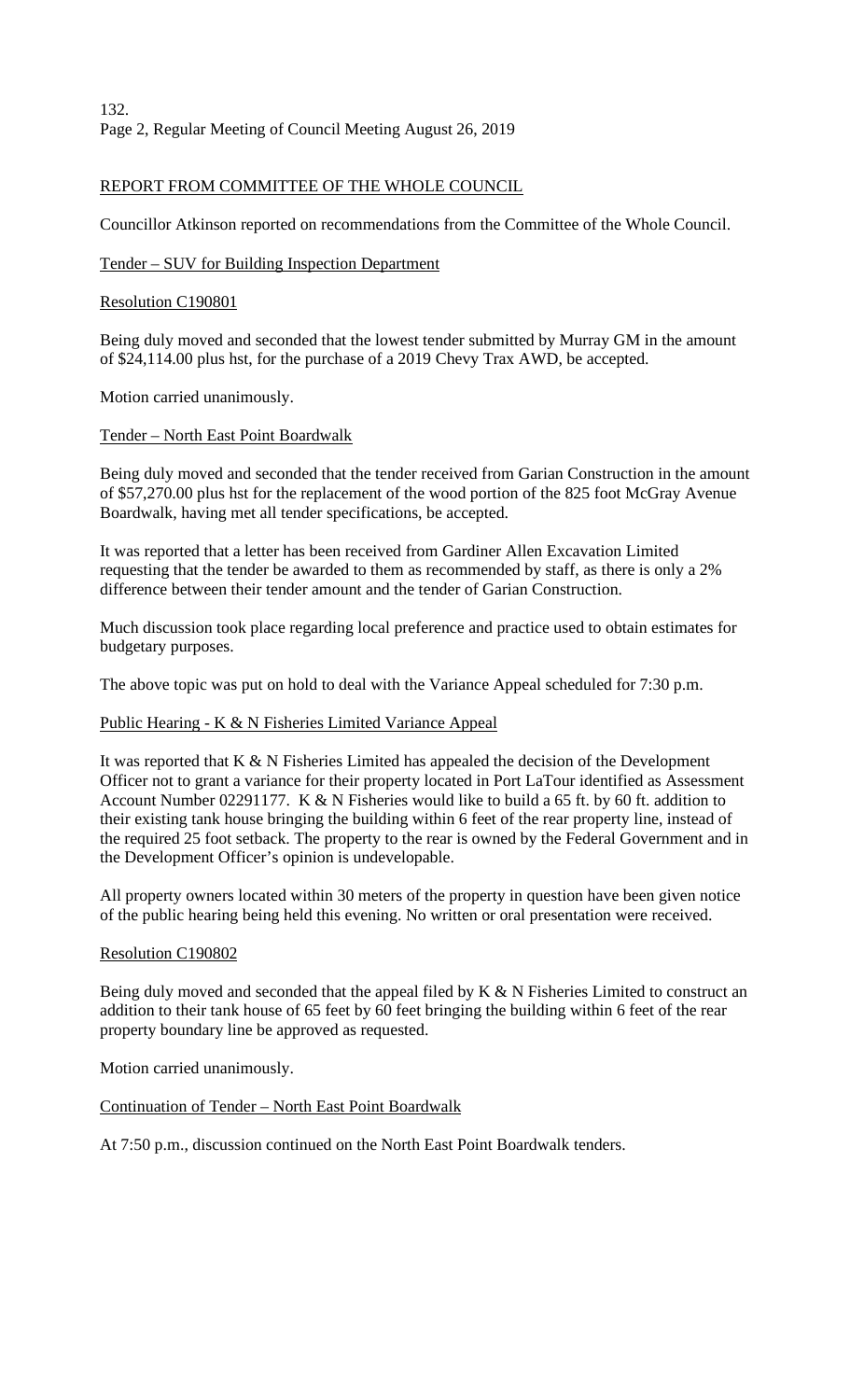## Page 3, Regular Meeting of Barrington Municipal Council August 26, 2019

The motion made previously was brought forward.

### Resolution C190803

Being duly moved and seconded that the tender received from Garian Construction in the amount of \$57,270.00 plus hst for the replacement of the wood portion of the 825 foot McGray Avenue Boardwalk, having met all tender specifications, be accepted.

#### AFFIRMATION Warden Nickerson Deputy Warden Crook Councillor Atkinson Councillor El-Jakl

NEGATIVE Councillor Hatfield

Motion carried.

### Resolution C190804

Being duly moved and seconded that the Municipal Procurement Policy be referred to the Committee of the Whole Council for discussion and legal advice be sought to provide clarity on our tendering process.

Motion carried unanimously.

Bay Side Home Board of Directors Vacancy

#### Conflict of Interest

Councillor Hatfield declared Conflict of Interest, vacated his seat and left the meeting room.

Councillor Hatfield has a family member in management at Bay Side Home.

### Resolution C190805

Being duly moved and seconded that the Municipality advertise the vacancy currently existing on Bay Side Home Board of Directors as a result of the resignation of Carla Nickerson.

Motion carried unanimously.

#### Resolution C190806

Being duly moved and seconded that a letter of thanks be sent to Carla Nickerson for her contribution and service to the Board of Directors of Bay Side Home.

Motion carried unanimously.

Councillor Hatfield returned to his seat.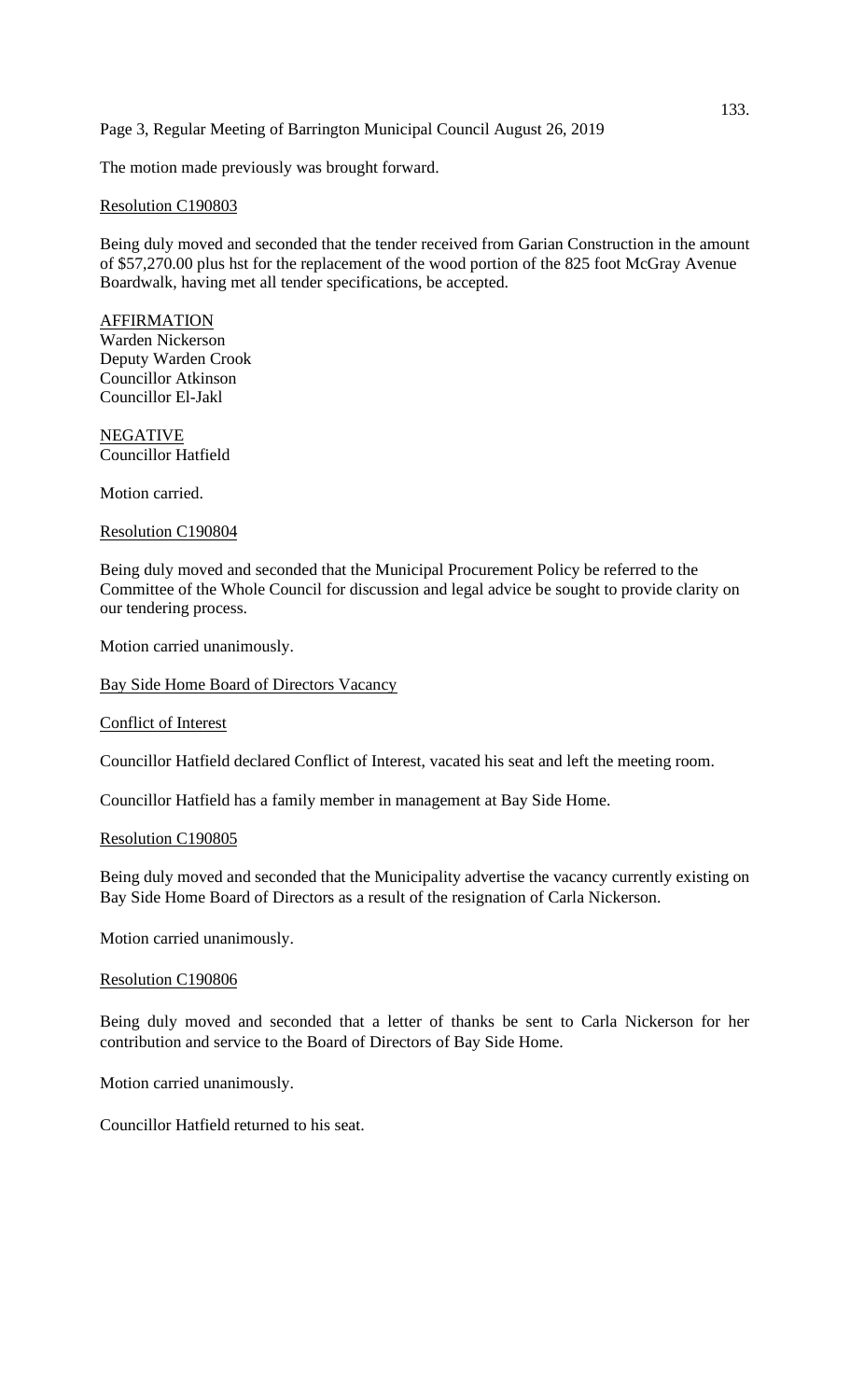134. Page 4, Regular Meeting of Barrington Municipal Council August 26, 2019

Request from Bay Side Home for Support of Proposed Expansion

Resolution C190807

Being duly moved and seconded that the Municipality provide support, in principle, for the expansion of Bay Side Home, as requested by the Board of Directors of Bay Side Home.

Motion carried unanimously.

Barrington Cemetery Association – Grant Request

Conflict of Interest

Deputy Warden Crook declared Conflict of Interest, vacated his seat and left the room.

Deputy Warden Crook's wife is a member of the Barrington Cemetery Association.

### Resolution C190808

Being duly moved and seconded that a grant in the amount of \$500.00 be provided to the Barrington Cemetery Association, to assist with the cost of their new sign.

Motion carried unanimously.

Deputy Warden Crook returned to his seat.

#### TIR Cost Shared Agreement for Roads

Correspondence has been received from the Department of Transportation and Infrastructural Renewal requesting road submissions for paving under their 50/50 Cost Shared Program.

Being duly moved and seconded that the remaining roads on the list that was submitted last year, be resubmitted in the same order of priority, which includes Lighthouse Road, Petticoat Lane and Bateman Road.

Being duly moved and seconded that the above motion be amended to change the order of priority to Petticoat Lane, Lighthouse Road and Bateman Road.

Motion carried unanimously.

Being duly moved and seconded that the above main motion be amended by adding "Symonds Road" as the 4 road on the list to be submitted to the Department of Transportation and Infrastructure Renewal.

#### **AFFIRMATION**

Warden Nickerson Councillor Atkinson Councillor Hatfield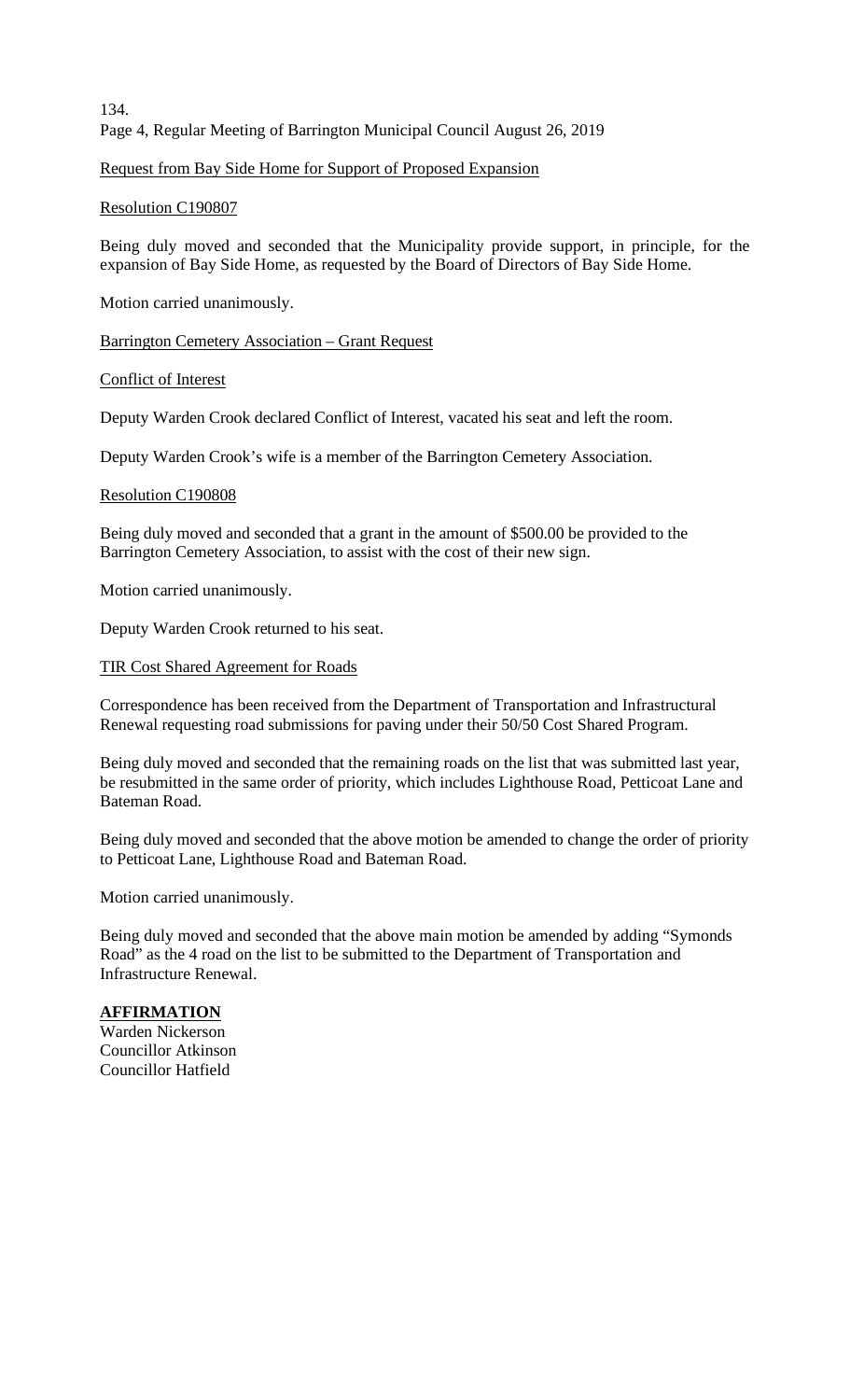# Page 5, Regular Meeting of Barrington Municipal Council August 26, 2019

**NEGATIVE** Deputy Warden Crook Councillor El-Jakl

Motion carried.

The amended motion now reads as follows:

### Resolution C190809

Being duly moved and seconded that the remaining roads on the list that was submitted last year, be resubmitted in the following order of priority: Petticoat Lane, Lighthouse Road and Bateman Road and Symonds Road, in Centreville be added as the 4<sup>th</sup> road on the list.

Motion carried unanimously.

Barrington Area Soccer Association Grant Request

### Resolution C190810

Being duly moved and seconded that the Barrington Area Soccer Association be provided with a grant in the amount of \$1,000.00 to assist with the cost of nets for children under 12.

Motion carried unanimously.

### STAFF REPORT

The Chief Administrative Officer provided his report for the period July 23rd to August 26, 2019.

Topics highlighted were as follows:

- New Recreation Centre
- Improved Access to Internet
- Amenities at Beaches
- Continued Work Towards Additional Medical Services
- Marathon
- Fall/Winter Season Preparations
- Property Services
- Planning
- Building Permits & By-law Enforcement
- New VoIP Phone System
- Tourism Initiatives
- Trash Talk
- Fire Services
- Water Shortage

## NEW OR OTHER BUSINESS

Second Reading Re: Proposed Amendments to Dog By-law

It was reported that Notice of Second Reading of the adoption of amendments to By-law No. 12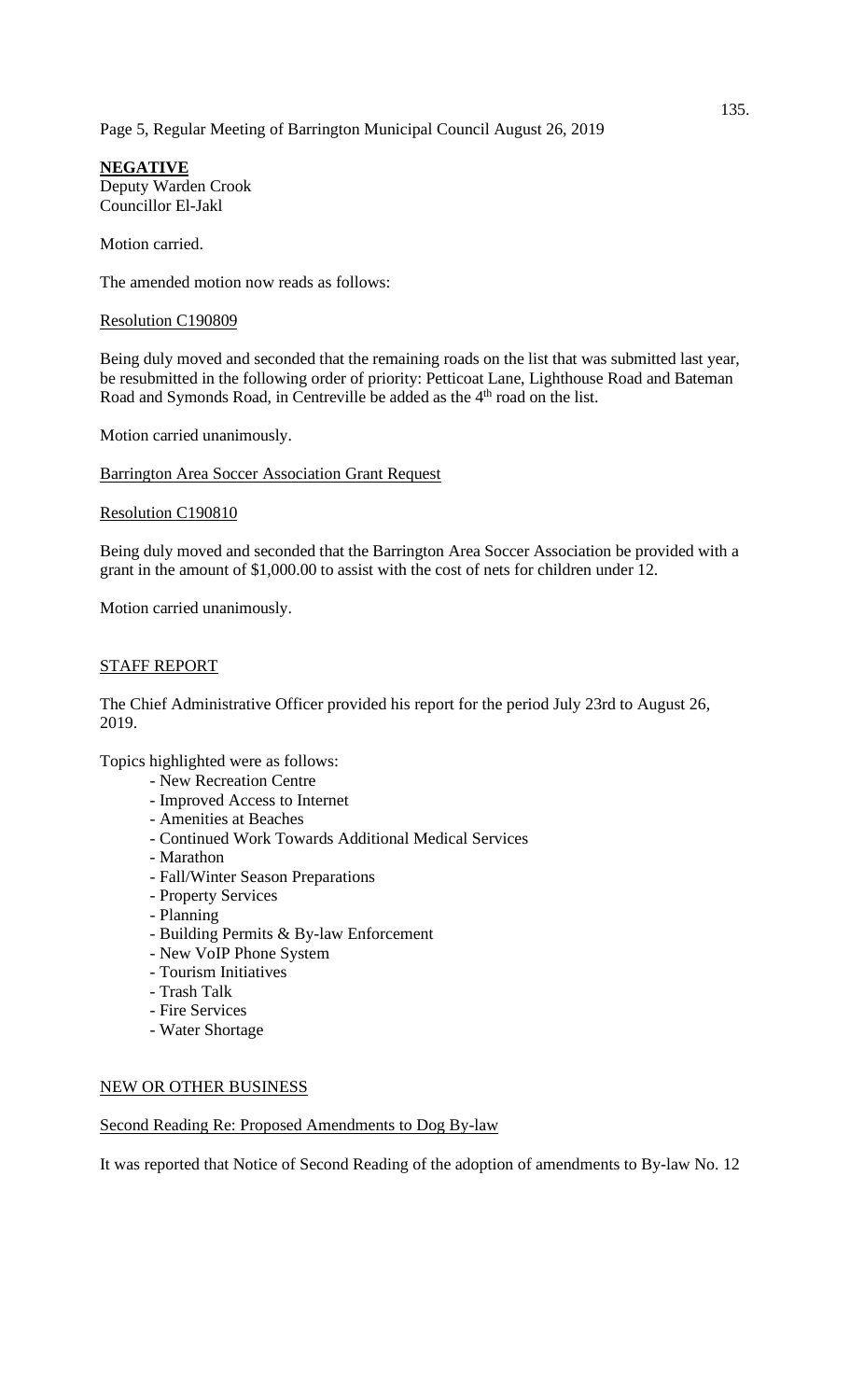# 136. Page 6, Regular Meeting of Barrington Municipal Council August 26, 2019

"Dog By-law" was advertised in The Vanguard Newspaper on August 7, 2019 and posted on social media, giving public notice that amendments would be considered tonight. Proposed amendments will strengthen the by-law as it relates to dog attacks.

No oral or written presentations were received.

## Resolution C190811

Being duly moved and seconded that proposed amendments to By-law No. 12 "Dog By-law" as it relates to dog attacks be approved in Second Reading.

Motion carried unanimously.

## Consideration of Amendments to Personnel Policy Performance Evaluation

Notice of consideration of amendments to the "Personnel Policy - Performance Evaluation" was given at the August 12, 2019, Committee of the Whole Council Meeting. Proposed amendments simplify the Performance Evaluation Form for use for the position of CAO, etc.

## Resolution C190812

Being duly moved and seconded that proposed amendments to the Personnel Policy - Performance Evaluation be approved as presented.

Motion carried unanimously.

## **CORRESPONDENCE**

## Letter of Congratulations

It was reported that a letter has been received from the Department of Communities, Culture and Heritage congratulating the Municipality for achieving Atlantic Region Finalist status for ParticipACTION's first annual Community Better Challenge.

## REPORT FROM PLANNING ADVISORY COMMITTEE

It was reported that a Public Participation Meeting was held on August 22, 2019 regarding proposed amendments to the Municipal Planning Strategy and Land Use By-law Re: Cannabis Production and Processing Uses.

Proposed amendments to the MPS and LUB will allow cannabis production and processing uses in the Business Park and Rural Development zones only and must be done by Development Agreement. Proposed amendments also require a 200 foot setback.

Seven members of the public were present for this portion of the Planning Advisory Committee Meeting and two emails were received from concerned citizens. Most concerns expressed related to location and potential odour.

The CAO requested direction from Council as to how they want to proceed.